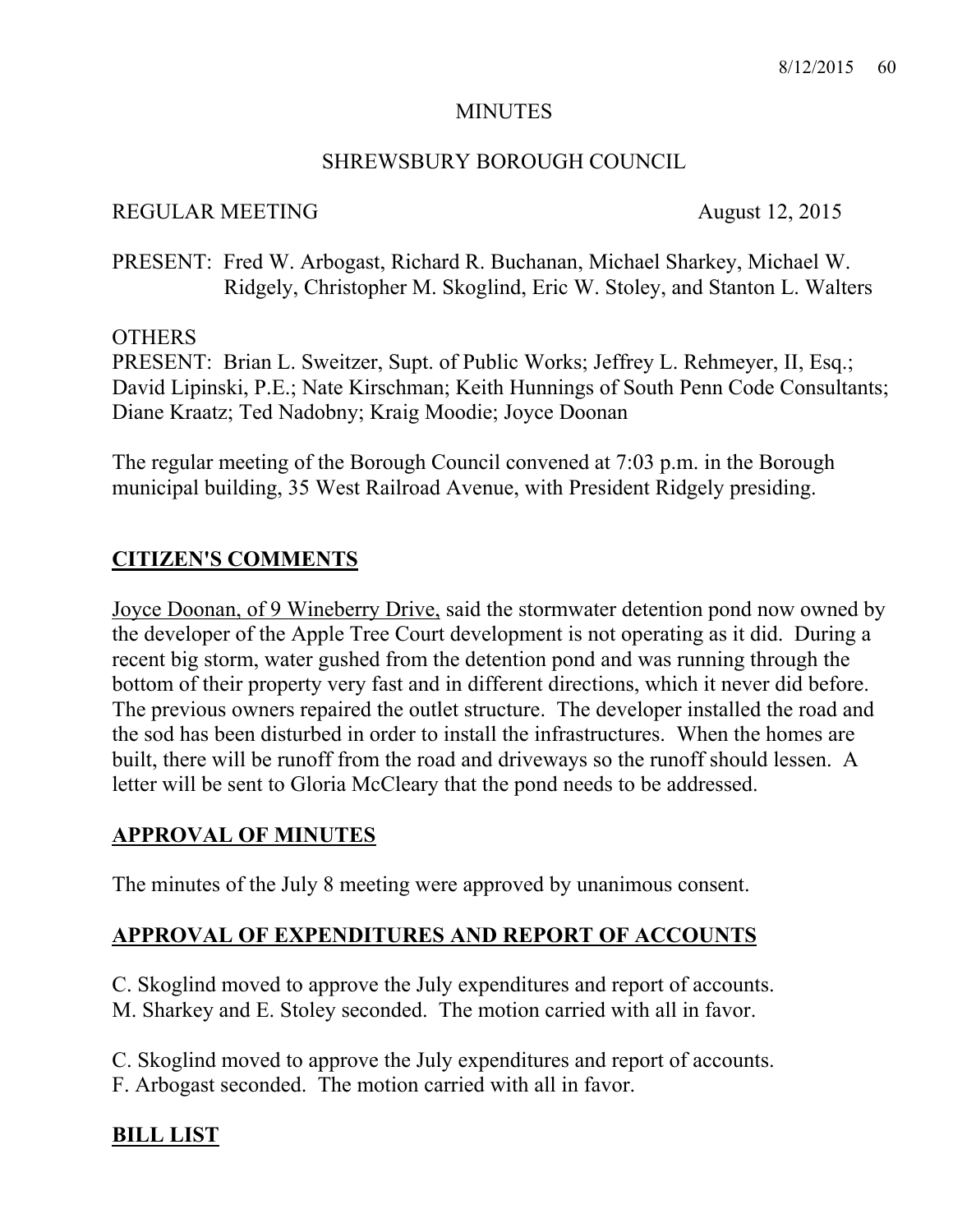The bill list for June was presented: General account: check numbers 12920 thru 12969; Water account: check numbers 5403 thru 5420; Sewer account: check numbers 5019 thru 5029; Highway Aid account: check numbers 905 and 906.

C. Skoglind moved to approve the bill list for July, 2015.

R. Buchanan seconded. The motion carried with all in favor.

# **APPROVAL OF PAYROLL REGISTER**

C. Skoglind moved to approve the July 6 and 20 payroll registers.

M. Sharkey seconded. The motion carried with all in favor.

# **SUBDIVISION & LAND DEVELOPMENT**

Staff reviewed a sketch plan for a medical clinic at 89 East Forrest Avenue. There will be a plan filed to subdivide a small piece of land from a home to an adjacent home owned by the same person.

# **Codes Enforcement** – Keith Hunnings

Eight permits were issued in July.

# 17 Onion Boulevard

EQ Northeast contacted Keith about the application for a use permit for 17 Onion Boulevard. CCIS is going to inspect the building to see if it meets the criteria for the requested use. Keith informed EQ Northeast they will need to go before the Zoning Hearing Board for the requested use.

# 15 Kratz Road Bridge

The management company removed a small bridge that used two small pipes for a creek crossing. The bridge was removed and the area has been restored.

## **Water & Sewer** – Richard R. Buchanan

## Flow Meter Presentation

Kraig Moodie of FloWav gave a brief presentation on wastewater flow metering equipment his company sells. The equipment measures the depth and velocity of the water every five minutes. The equipment is hardwired and could be read using a laptop or wireless to a website. The price is between \$4,500.00 and 5,000.00 with another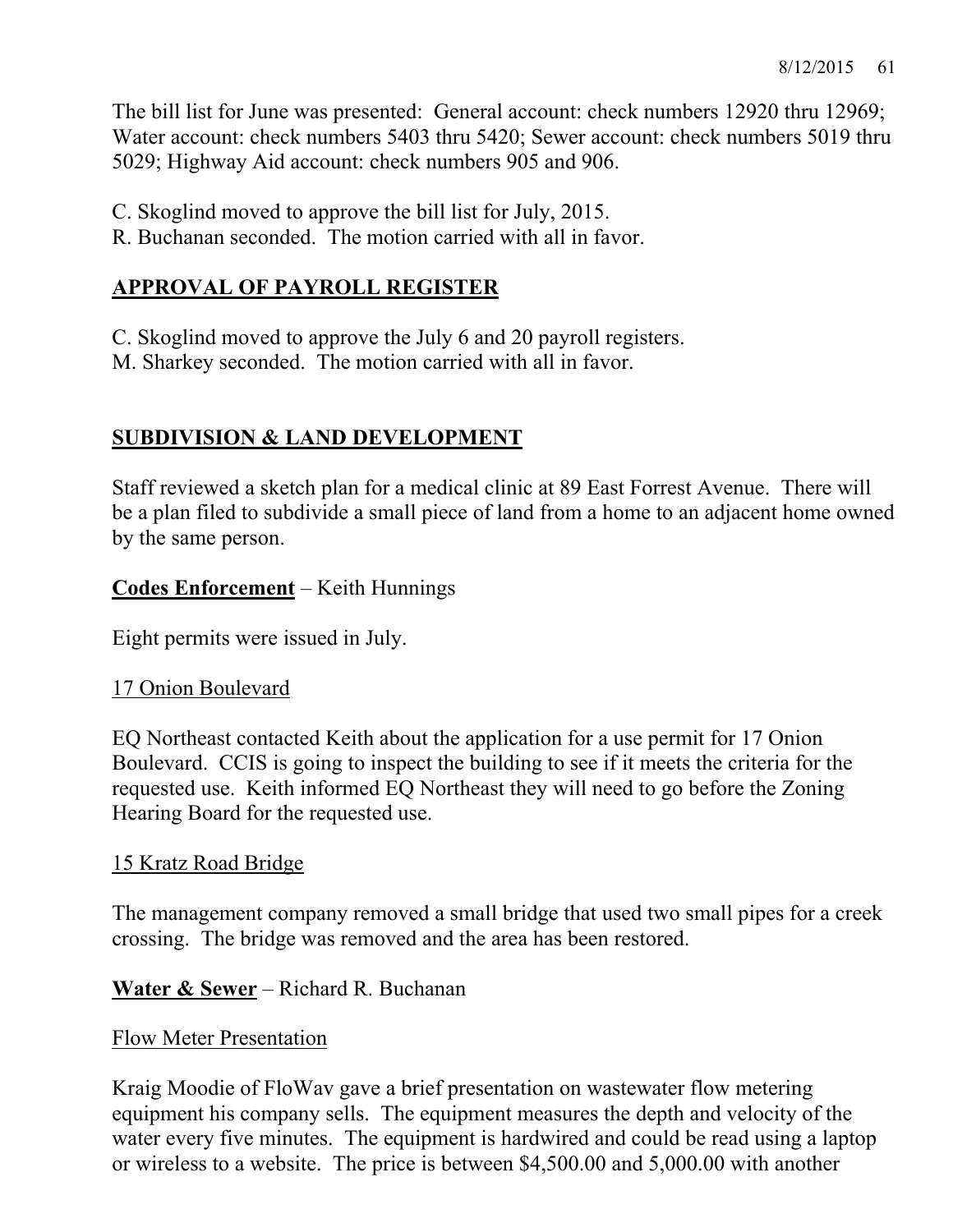\$1,000.00 for wireless capability. FloWav is a member of CoStars. Mr. Moodie was asked to provide a price breakdown for budget purposes.

# Well Productions

Buck provided a well production printout showing the average use as 306,223 gallons per day or 49.4% of the permitted well capacities. There was discussion regarding the request of the SRBC for the data for the grandfathered wells which has nothing to do with the current re-permitting for the Smith and Blouse Wells. Rep. Kristin Phillips-Hill is scheduling a meeting with the seven other representatives who signed the letter to the SRBC a few weeks ago. It was the consensus of Council that Supt. Sweitzer inform the SRBC that he does not have the approval to release the information and that we expect the permitting process to proceed for the Blouse and Smith Wells.

# 6 Wineberry Drive Storm Sewer

As discussed last month, the resident at 6 Wineberry Drive called and asked about a sinkhole that developed near a storm water pipe in their back yard. The bottom of the storm water pipe is rusted and about 40 feet needs to be replaced. This is a private stormwater pipe. Supt. Sweitzer was asked to write up the scope of work required and give the homeowner a price for labor and materials for the Borough to perform the work and then the homeowner can get a price from a contractor for the same work. Supt. Sweitzer submitted a price of \$3,000.00.

Supt. Sweitzer was authorized to contact the home owner and let her know she would have the option to pay the cost over three months at \$1,000.00 per month. The homeowner has not responded.

## 518 South Main Street

The property owner replaced the water service and the private well will be properly abandoned.

## Curb Stop Mapping

Nate Merkel, formerly of PA Rural Water and now with Raudenbush Engineering, provided a cost to locate and map each customer's water shutoff. The mapping will finish the water system and will cost \$10,000.00 to record and map 2,000 water system curb stops. This will be included in the 2016 budget.

# **Southern Regional Police** – Richard R. Buchanan

Buck highlighted the police report. The carnivals are over; negotiations are continuing and arbitration will be later this month. Glen Rock Borough would still like their expense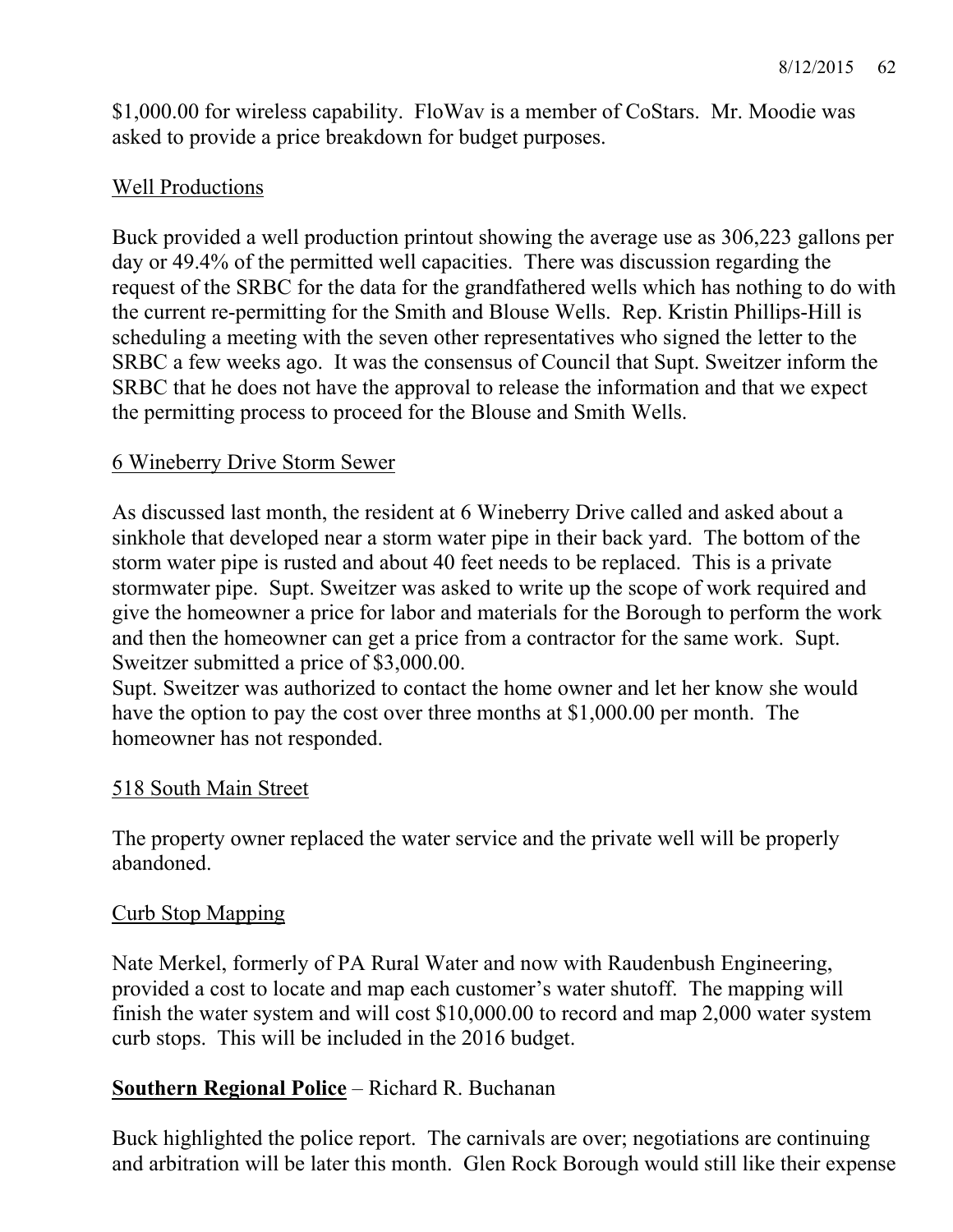line to be no more than \$250,000.00. Buck stated he drafted and sent a letter regarding speed control devices to the gentleman on Covington Drive.

# **Public Roads & Lighting** – Michael G. Sharkey

### Essex Circle Drive Water Study

ECS Geotechnical Company was on site on July 9 to work with the Public Works Department on four test holes to monitor groundwater.

### Mount Airy Road Traffic Redesign

A letter was sent asking for the delineators at the shopping center and PennDOT denied our request for delineators due to maintenance issues. The shopping center representative has the redesign information.

### North Main Street PennDOT Repave

PennDOT will repair and repave certain sections of North Main Street next spring. The Borough is responsible for the storm drain work. M. Sharkey will draft a letter as to what work the Borough would like to see done as part of the repaving project, like resloping the edge of the roadway where it meets residents' driveways.

PennDOT recently tarred and chipped the edges of North Main Street and left a trail of gravel along the edge of the road which will wash down into the storm drains. PennDOT will be contacted and asked to sweep the street.

#### Missing Signs

Nate Kirschman stated there is a 45 mph speed limit sign that has been missing near 432 North Main Street for over a year. There was a bent sign near the firehall that has not been replaced either. He also questioned if there is a 'please use turn signal for left turn' that could be placed on westbound West Forrest Avenue where it takes a left turn and changes to Park Street.

#### Speed Tables

In response to Buck's letter to the Covington Drive resident, M. Sharkey stated something should also be placed in the next newsletter setting forth Council's stance on speed humps/tables to clarify it isn't just about the cost of installation. It's signage, how do you address driveways, repaving, snow plowing, parking, setting a precedent, etc. The money would be better spent in paving the roads safe for travel.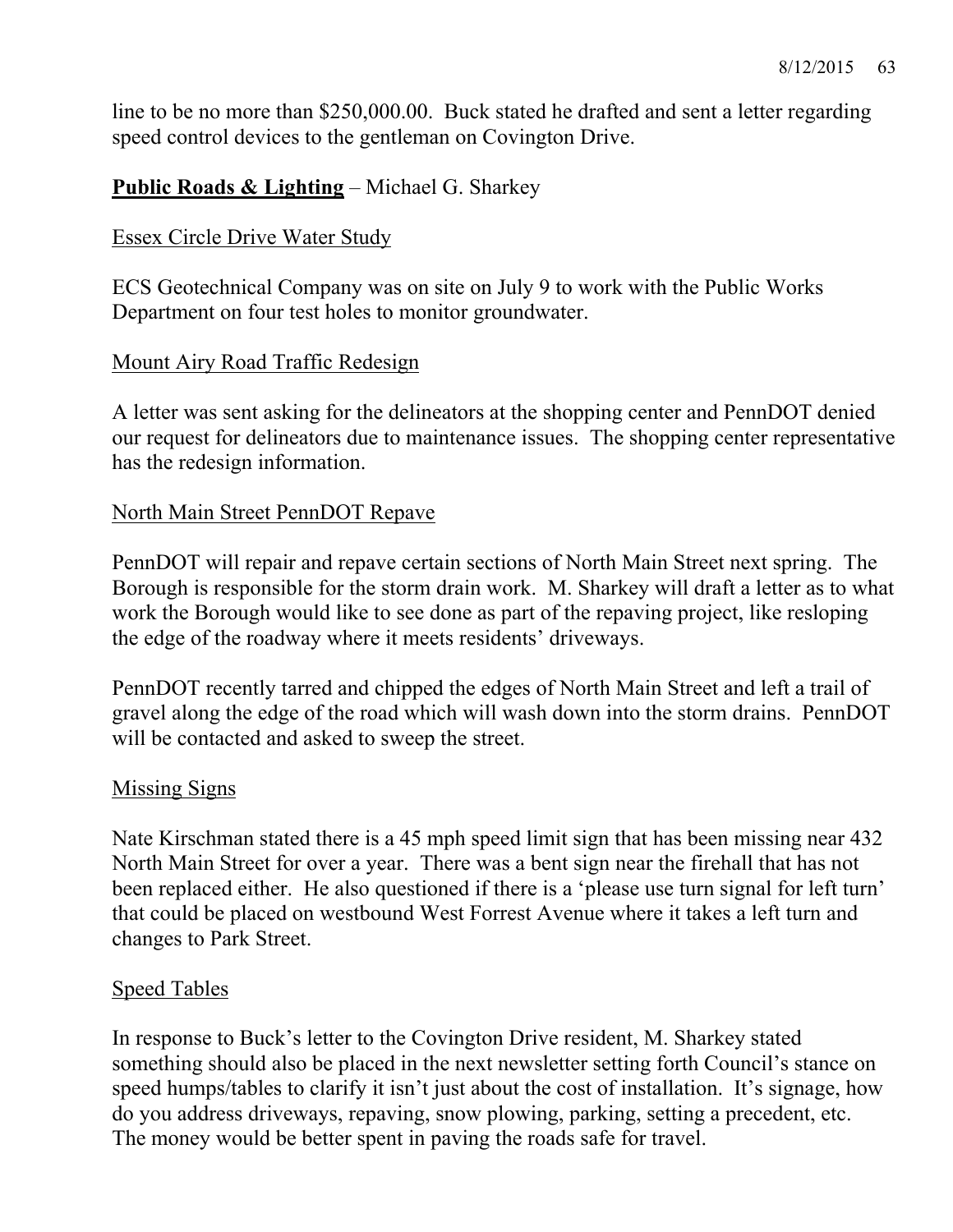# Traffic Signal at Main Street and Forrest Avenue Timing

M. Sharkey said he received a call that the east and west green is too long. The timing will be checked against the permit.

## Revised Signal Permit Plans East Forrest Avenue Corridor

In preparation for the construction of Johnson Controls at the Stonebridge Business Park in Hopewell Township, Transportation Resource Group, Inc. performed a traffic study for the lights along the East Forrest Avenue corridor with the removal of the light at the square, Main Street and Forrest Avenue from the synchronization. Council was opposed to the removal of the light at the square from the loop.

E. Stoley moved to reject the traffic study and proposal to revise the East Forrest Avenue corridor traffic signal permit by removing the light at Main Street and Forrest Avenue. M. Sharkey seconded. The motion carried with all in favor.

# Request to Revise Timing at Shrewsbury Square Shopping Center Signal

A request was submitted asking that the green light at the Shrewsbury Square Shopping Center be lengthened to allow more cars to exit the shopping center. Council felt that the current timing is satisfactory and if the traffic pattern within the shopping center changes or the southern ingress/egress is closed, then this will be re-addressed.

# **Public Lands, Buildings and Finance** – Christopher M. Skoglind

## Borough Building Heat System

W. W. Gemmill, Inc. installed the boiler and is ready for the winter; the cost was \$15,640.00.

#### Historical Signs Refurbish

The signs are faded and need some work. Sal's Signs will refurbish the three signs for \$240.00 each and can be finished by fall.

#### Playground Camera System

The Southern Regional Police used the camera recording to solve a case next to the playground property. A service plan would cover replacement of cameras, DVR, and service calls. If assistance is needed to find video to solve a crime, CIA will respond free of charge.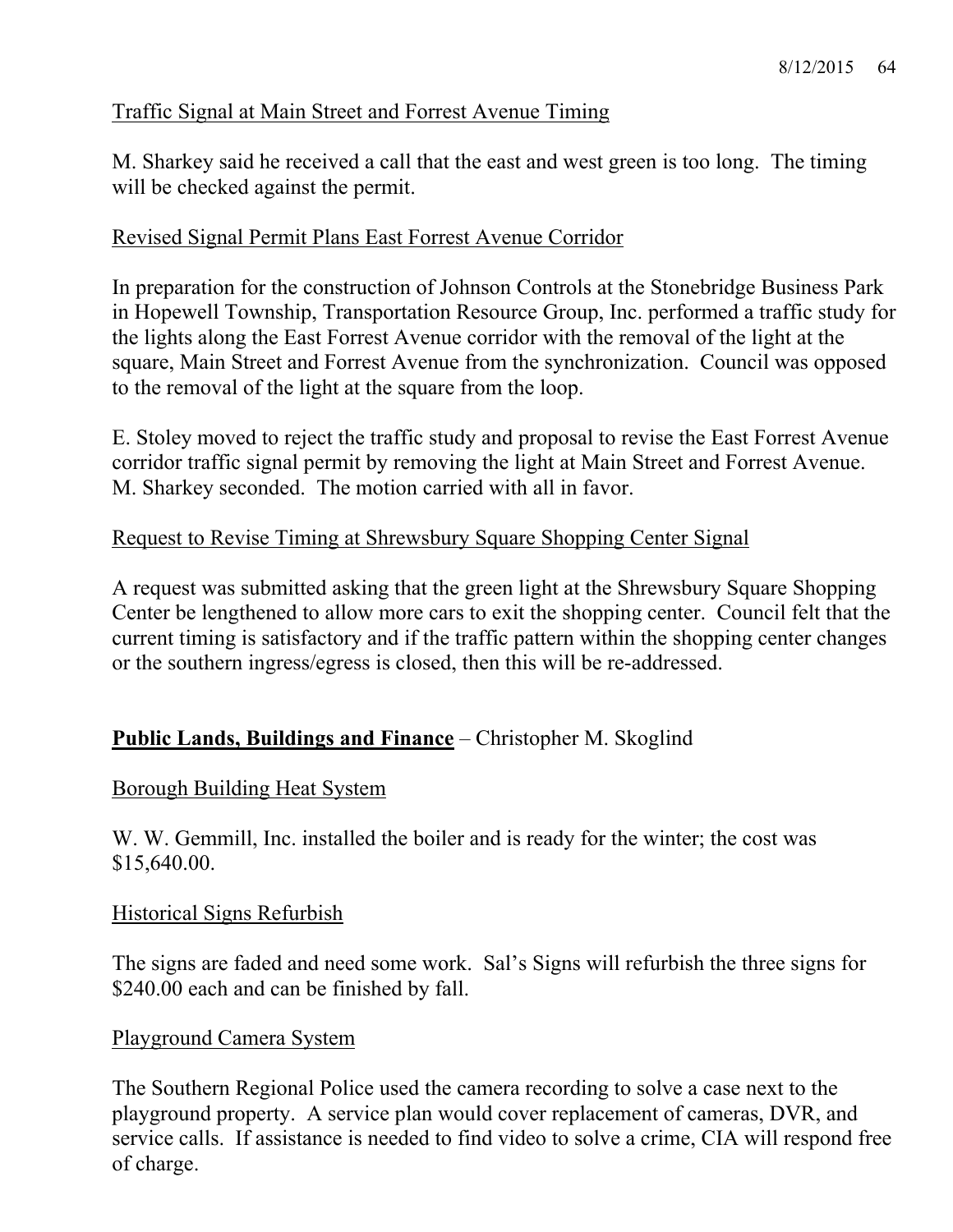M. Sharkey moved to purchase the service plan at \$900.00 a year. R. Buchanan seconded. The motion carried with all in favor.

As for the one-time charge of \$975.00 for remote access, we will get a year's experience in to see if it is needed.

### APPI Energy Savings

A proposal was received from APPI Energy, who is endorsed by the Pennsylvania State Association of Boroughs, that recommends Guttman Energy be used for the Borough's energy supplier. Met Ed would still perform support and delivery. This would be for a four year contract at a cost of about .05796 per kw as opposed to .083560 currently charged by Med Ed.

C. Skoglind moved to authorize the signing of the contract with Guttman Energy at a cost of .05796 kw for a four year time period.

F. Arbogast seconded. The motion carried with all in favor.

### Budget Meetings

The following dates were advertised for meetings: October 8, October 15, October 29, November 12, and December 3.

## Draft Audit Report

The Finance Committee met with the auditor prior to the meeting and the final report will be adopted next month. Under GASB 68 and for reporting purposes, the Borough's pension fund is underfunded in the amount of \$40,739.00. Beginning with the 2016 budget, the Borough will start making an extra contribution to bring the underfunding amount down. The investment schedule was amended last summer so perhaps this will help as well.

## **ENGINEER'S REPORT**

## Essex Circle Drive Street Work

Eng. Lipinski and Supt. Sweitzer met with ECS, geotechnical engineer, to discuss possible solutions.

Deer Creek Pump Station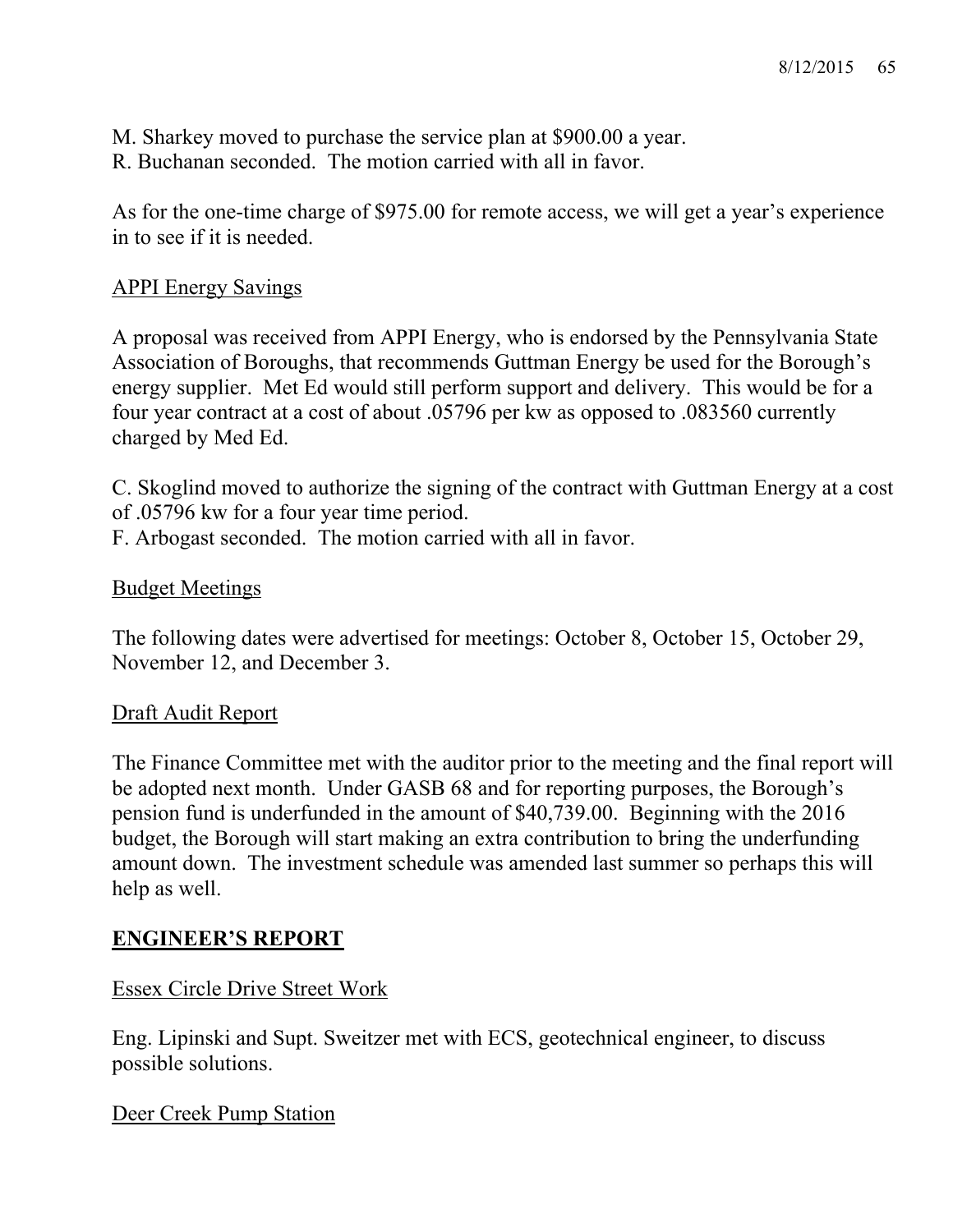Council approved the upgrading of the pump station last month, but due to the request to transfer EDUs to this area, the Municipal Authority did not approve the signing of the DEP permit application to start the process due to capacity concerns.

### Heathcote Glen II, Phase III Final Plan(Township)

The Borough will need a copy of the final signed plan that was recently recorded.

#### Capacity Analysis Study Deer Creek

James R. Holley & Assoc. was asked to submit a proposal which would include flow metering by the Public Works Department. They would need at least three months of data, but six months would be preferable. Sewage flow readings from these meters along with rainfall data and water consumption can be used to determine areas of high I & I. The cost to perform the study would be between  $$15,000.00 - 25,000.00$ .

### Final DeTraglia Excavating Invoice

E. Stoley moved to approve payment of the Borough's share of the invoice for replacement of the Tolna Junction sewer pipe in the amount of \$223.34 which is 2.6% of \$8,590.00 to DeTraglia Excavating.

R. Buchanan seconded. The motion carried with all in favor.

## **SOLICITOR'S REPORT**

## Transfer of Sewer EDUs from Shrewsbury Township to Stewart Properties (Hopewell)

Stewart Properties received approval from Shrewsbury Township to purchase ten EDUs to be used at the Stewart Properties in Hopewell Township. The Borough/Authority are concerned about the hydraulic overload in the lines and Deer Creek Pump Station. Many years ago, Joseph Silbaugh was allowed to transfer EDUs from a property in Hopewell Township to property in Shrewsbury Township. This transfer could be considered a swap. The Borough/Authority could bring the hydraulic overload to the attention of Stewart Properties to see if it would like to contribute toward the study or upgrade or make a decision to allow the ten or even five EDUs to get the tenant in the building at Stonebridge Business Park.

#### EQ Northeast Permit Request for 17 Onion Boulevard

Sol. Rehmeyer is working with the zoning officer as he addresses the owner's submissions to DEP.

Heathcote Glen II, Phase III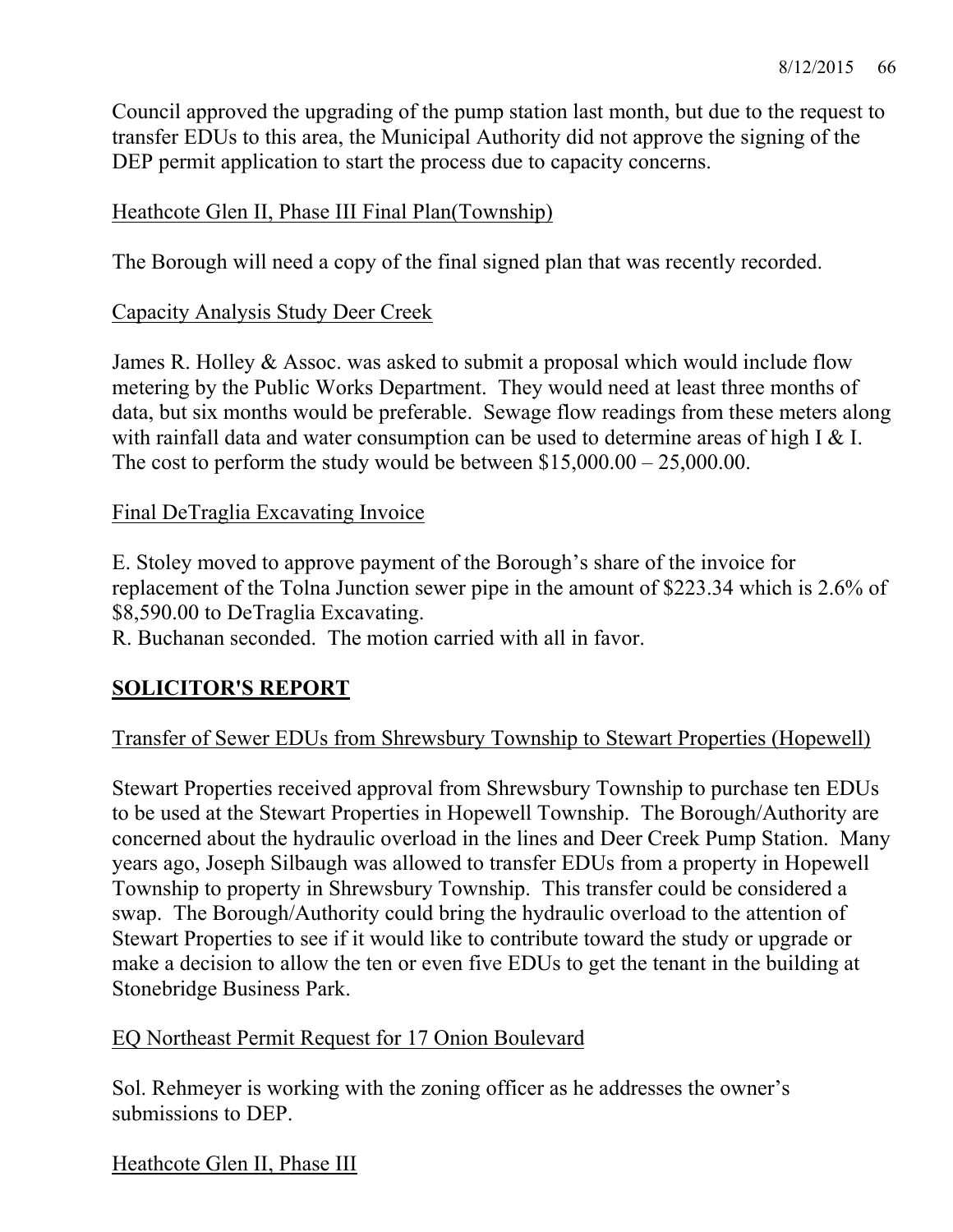The Declaration of Covenants and Restrictions and Water Services Agreement were recorded on July 23, 2015.

# Drainage Easement Tree Hollow Drive

Sol. Rehmeyer provided a copy of a Release and Waiver of Liability to the Moffatts for review, discussion and to share with their neighbors at 25 Tree Hollow Drive.

## Amendment to Ordinance No. 2005-10 Street Cuts

A draft ordinance was prepared that requires the entire lane of travel on any streets where an opening or excavation is made shall be restored and resurfaced in its entirety if the opening or excavation occurs within five years after municipal paving.

### Resolution No. 2015-2 Increasing Solicitation Permit Fee

R. Buchanan moved to adopt Resolution 2015-2 to increase the cost of a solicitation permit to \$25.00.

C. Skoglind seconded. The motion carried with all in favor.

## PennDOT I-83 Cross Pipe Sliplining Project

Sol. Rehmeyer's office assisted Supt. Sweitzer in having the Borough named as an additional insured on the insurance certificate of the contractor, J.D. Eckman, Inc. The Emergency Preparedness and Protection Plan and the MSDS sheets for hazardous materials were also obtained. An Indemnification agreement was prepared and sent to the contractor.

## National Flood Insurance Program

The Borough received a letter from FEMA on June 16 and PEMA on June 23 indicating that we were not participating in the National Flood Insurance Program. The Borough adopted a floodplain ordinance in 2009, even though there are no flood plains in the Borough, in order for residents to participate in the National Flood Insurance Program. Copies of the 2009-1 Floodplain Ordinance, the Resolution to Apply to Participate in the NFIP and an e-mail submitting the documents to the Department of Community and Economic Development were found by Sol. Rehmeyer's office. These documents were recently forwarded to Mr. Dan Fitzpatrick at DCED and he responded that the Borough is a member in good standing in the NFIP and does not know why the two letters were received by the Borough. Since the recent changes in the flood maps do not impact the Borough, we do not need to revise the Floodplain Ordinance (2009-1).